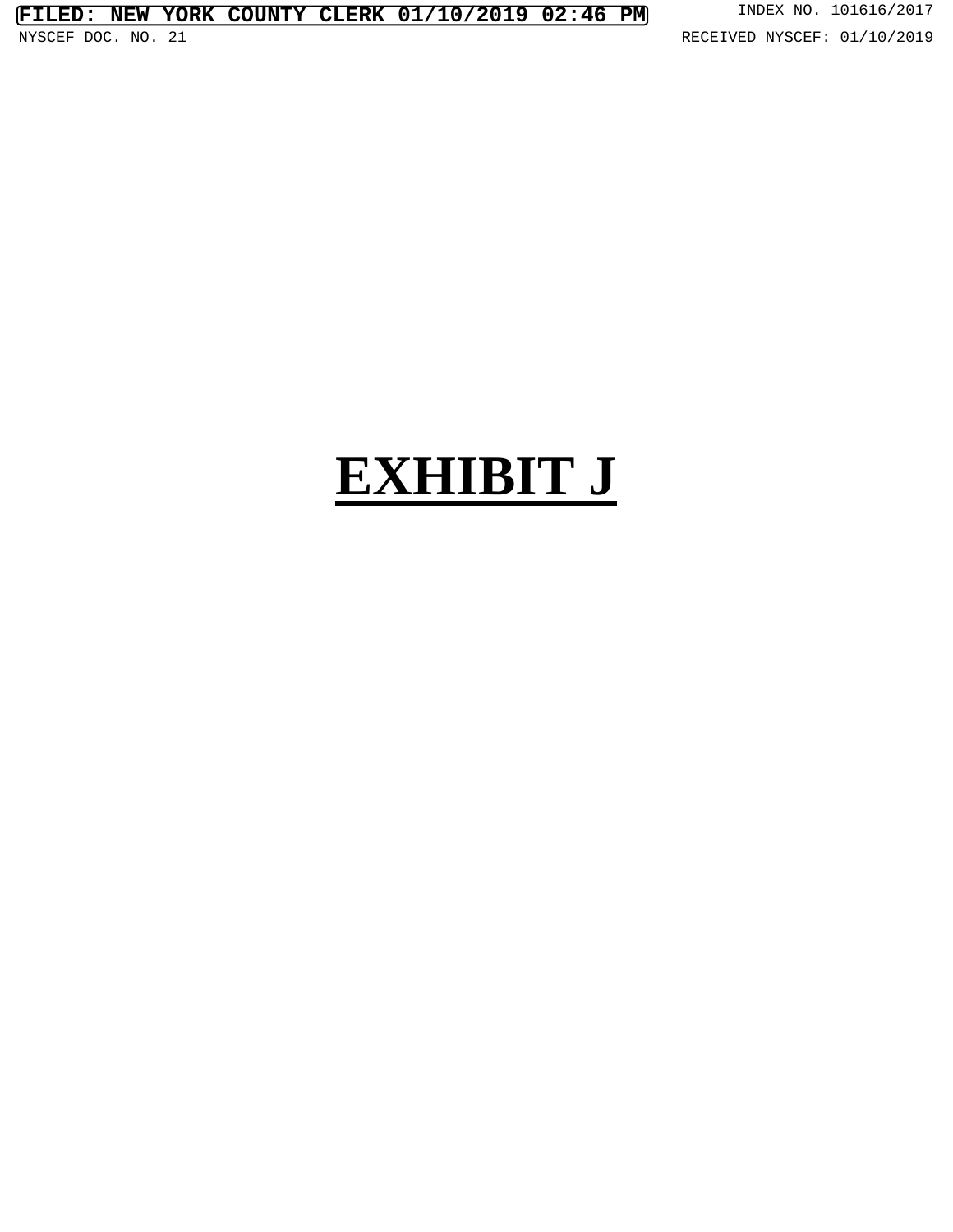**Case 1:18-cv-02690-JMF** Document 33 Filed 12/24/18 Page 1<sub>v</sub>e<sub>b</sub>3 **FILED: NEW YORK COUNTY CLERK 01/10/2019 02:46 PM** INDEX NO. 101616/2017

NYSCEF DOC. NO. 21**CASE I:I8-CV-UZ69U-JMF DOCUMENT33 FIECIIZ/Z4/I8 F触险虫炮b3**NYSCEF: 01/10/2019

## **THE LAW OFFICES OF DAVID K. BOWLES, PLLC**

14 WALL STREET, 20TH FLOOR NEW YORK, NY 10005

TEL. 212-390-8842 FAX 866-844-8305 EMAIL DAVID@LAWDKB.COM

December 24, 2018

## **By ECF**

The Honorable Jesse M. Furman United States District Court for the Southern District of New York Thurgood Marshall United States Courthouse 40 Foley Square New York, NY 10007

## **Re: Denson v. Donald J. Trump for President, Inc., Case No. 18-cv-2690**

Dear Judge Furman:

My colleague Maury Josephson and I represent Jessica Denson in her dispute with Donald J. Trump for President, Inc. (the "Campaign"). We write to request that the Court abstain from considering the Campaign's December 21, 2018 motion to confirm an arbitration award in the above-captioned case.

The Campaign's motion, served late Friday before the Christmas holiday weekend, is an exercise in blatant, cynical forum shopping. This Court should abstain from considering it because:

- (1) the Court *at the Campaign's request* entered a final judgment and closed this case on August 30, 2018; and
- (2) the New York Supreme Court (Bluth, J.) (the "State Court") is already considering a motion to vacate the same arbitration award that the Campaign now asks this Court to confirm, pursuant to an Order to Show Cause entered by the State Court on December 4, 2018 (the "OSC").

If the Court prefers to hear from counsel, we respectfully request a conference with the Court prior to the January 4, 2019 opposition date for the Campaign's motion.

The Campaign's motion is out of order, first, because the Court entered a final judgment and closed this case on August 30, 2018, with an order granting Defendant's motion to dismiss. (Docket No. 23) (the "Dismissal"). The Court expressly did not stay the case, but rather dismissed it, stating:

Had the Campaign requested it, the Court would have been prepared to stay the case pending arbitration rather than dismiss . . . . But the Campaign explicitly requests dismissal (*see* Docket No. 20, at 2), and Denson does not oppose that request for relief. Accordingly, the case is dismissed.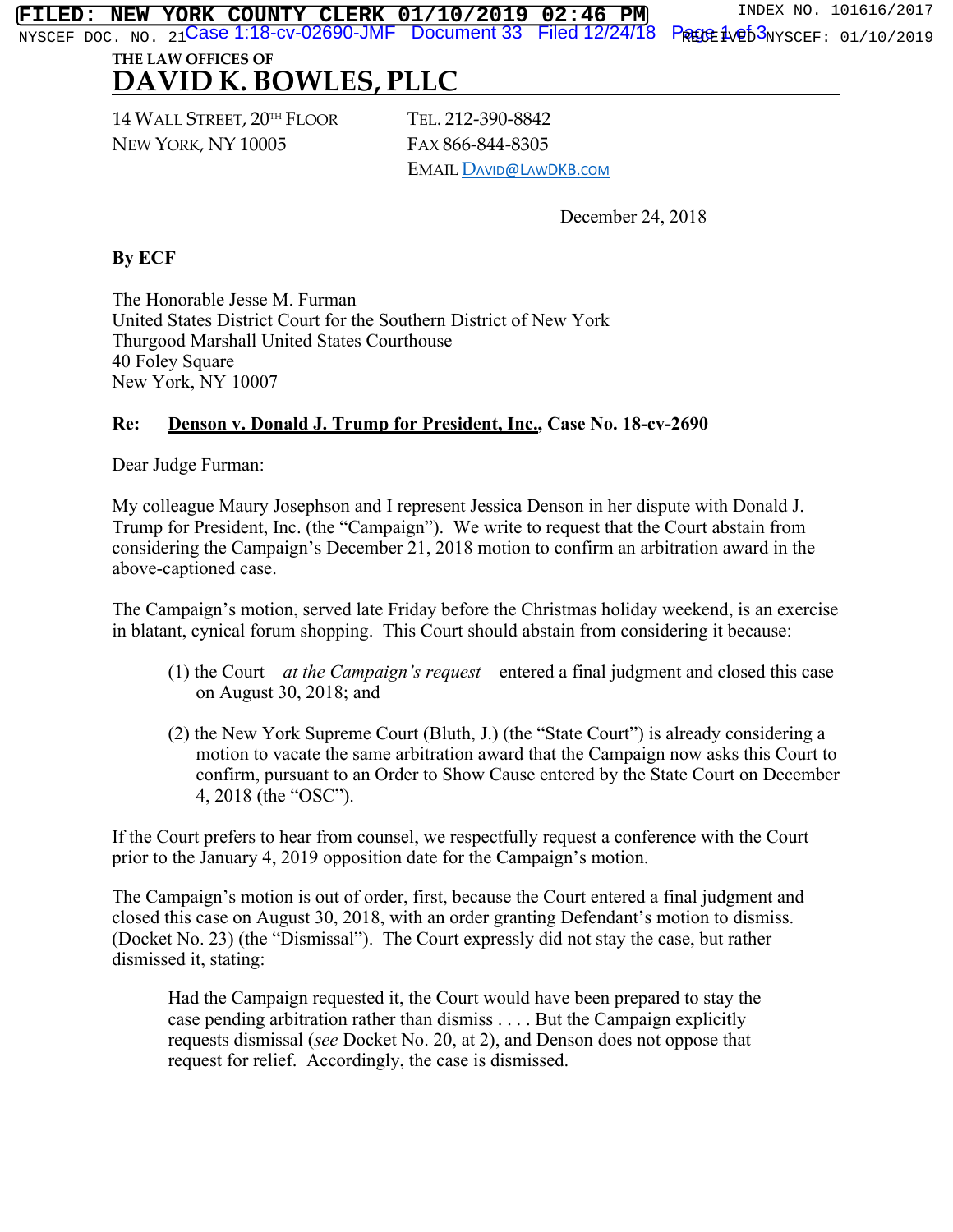The Honorable Jesse M. Furman December 24, 2018 Page 2

Docket No. 23 at 3-4 (citing to *Katz v. Cellco P'ship*, 794 F.3d 341, 345 (2d Cir. 2015)). 1 The Court issued a final judgment on August 31, 2018. Docket No. 24. The Campaign should not be allowed to reactivate a case that was dismissed and adjudged on its own request.

Second, the State Court already has asserted jurisdiction over the dispute at issue, which involves state law claims unrelated to this Court's earlier dismissal. The State Court ruled on August 9, 2018, that Ms. Denson's sex discrimination claim was not arbitrable. At that time, the Campaign had a pre-existing claim in arbitration made "in connection with a lawsuit she filed against claimant in New York Supreme Court." (Docket No. 2 at 23).

On November 27, 2018, Ms. Denson moved to stay and/or vacate any award from that arbitration on multiple grounds. Ms. Denson's motion to vacate covers the award the Campaign now seeks to have this Court confirm. On December 4, 2018, the State Court issued an Order to Show Cause against the Campaign (the "OSC"). The OSC sets a briefing schedule for the motion to vacate, with argument on the motion to occur on January 29, 2019. $2$ 

Critically, the arbitration award now before the State Court is *not* the arbitration compelled by this Court in the Dismissal. This Court ordered Ms. Denson to arbitration if she wishes to sue to invalidate the underlying Nondisclosure Agreement ("NDA"). Dismissal at 2. The Court expressly noted that "that conclusion is not inconsistent with the state court's decision denying the Campaign's motion to compel arbitration of Denson's state-law claims . . . ." Dismissal at 3. Ms. Denson has not yet brought an arbitration demand to invalidate the NDA, though she intends to do so soon. The Campaign's attempt to shoehorn an entirely different arbitration – one based on state law claims – into this Court in a case already closed at its request is inappropriate and deceptive.

Ms. Denson therefore respectfully requests that the Court abstain from deciding the motion to confirm the arbitration award, or, if the Court prefers, convene a conference with counsel prior to the January 4, 2019 opposition date for the motion.

<sup>&</sup>lt;sup>1</sup> This contrasts with this Court's decision in *Zimmerman v. UBS AG*, No. 17-CV-4503 (JMF), 2018 WL 4054860, at \*6 (S.D.N.Y. Aug. 24, 2018), in which the Court stayed the arbitration at issue and retained jurisdiction. *Katz* and *Zimmerman* show a stay to be preferable to dismissal because a stay allows a court to continue its supervision of the arbitration compelled to the extent provided by law, such as "*to confirm, vacate or modify an arbitral award*." *Katz*, 794 F.3d at 346 n.7 (emphasis added).

<sup>&</sup>lt;sup>2</sup> The OSC and underlying motion cover a Partial Award issued in the arbitration on October 29, 2018, in which the arbitrator made the substantive determinations challenged on the motion to vacate, *and any subsequent award that might be made in the arbitration*. Exhibit A*.* On December 12, 2018, Ms. Denson informed the State Court of the arbitrator's final award and requested it be vacated with the partial award. Exhibit B. The Campaign filed no objection to the State Court's review of the Final Award pursuant to the OSC.